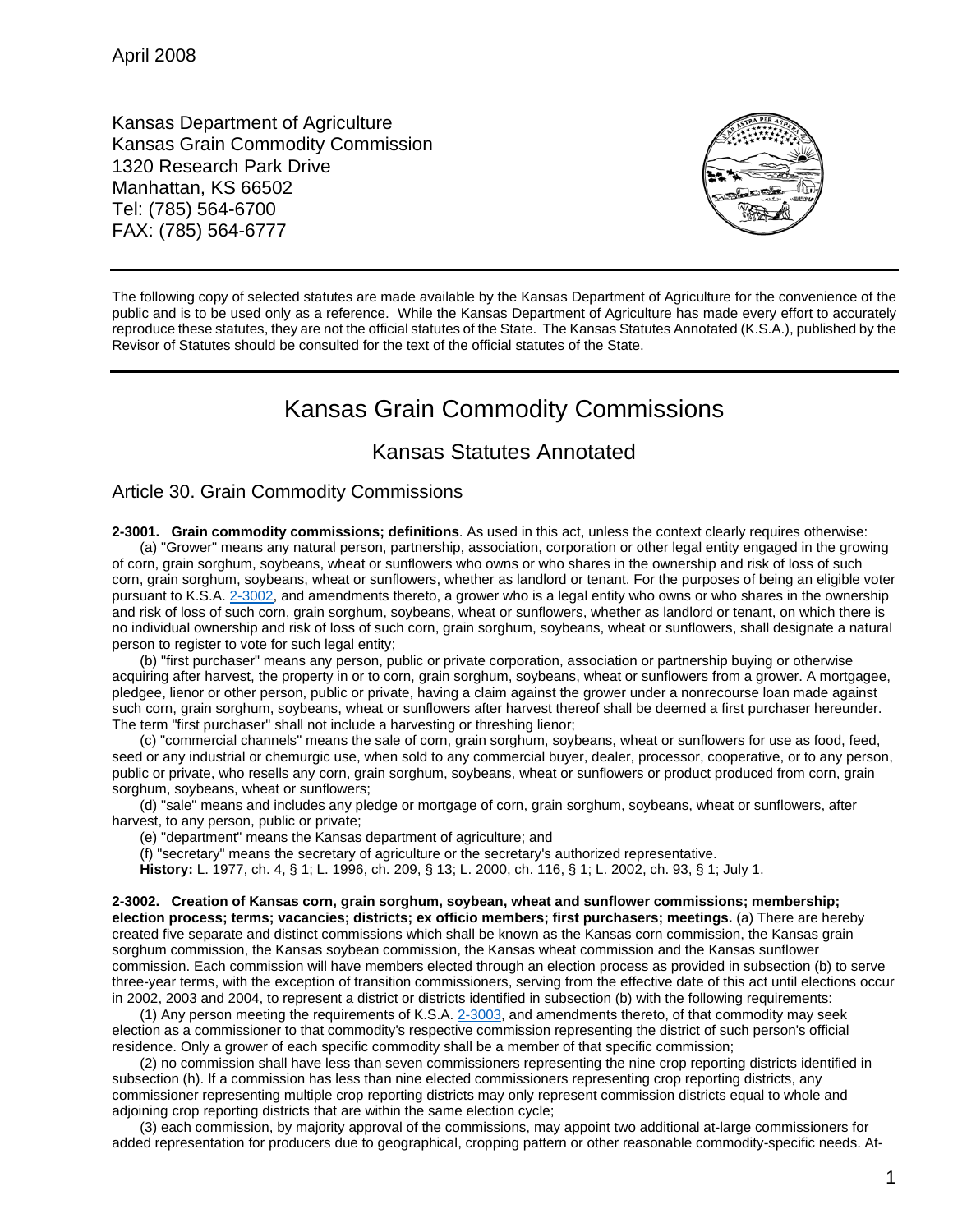large commissioners will serve a term determined by the commodity commission not to exceed three-year terms of appointment, be a Kansas resident and must meet the definition of a grower; and

(4) each commission, by majority approval of the commissions, may appoint a first purchaser as an additional at-large commissioner. Any such first purchaser will serve a term determined by the commodity commission not to exceed a three-year term of appointment and must be a Kansas resident.

(b)(1) Prior to the first election as provided by this act, each commodity commission shall notify all growers of its respective commodity of the commission election and all appropriate election procedures.

(2) Any grower of corn, grain sorghum, soybeans, wheat or sunflowers who is a resident of this state, of legal voting age and has been actively engaged in growing corn, grain sorghum, soybeans, wheat or sunflowers within the preceding three years shall become an eligible voter upon registering to vote in a commission election. Registration shall be on a single form allowing registration to any or all commission elections. Forms shall be provided by the commissions and made available at all county extension offices, county conservation district offices and through the office of the secretary. Any grower also shall become registered by signing a petition for a candidate to be placed on the election ballot, upon the filing of such petition. Candidate petition forms shall be provided by the office of the secretary. Registration by internet or other means shall also be allowed upon the approval of the secretary. No grower shall cast more than one ballot for any commission election.

(3) Any person meeting the qualifications to serve as a commissioner may appear on the election ballot for their respective commission district by submitting a petition to be placed on the ballot on or before November 30 in the year immediately preceding the election. The petition shall contain the signatures of 20 eligible voters of that commodity commission election to be a valid petition. However, no more than five petition signatures shall be used to qualify any candidate from any one county.

(4) Commission election ballots shall be mailed to eligible voters by January 15 and shall be returned to the election officer, as provided through the common election procedure required in subsection (e), on or before March 1 in the year of any election. Successful candidates in any election will have received the highest number of the votes cast. Election results will be announced as soon as the election has been determined with successful candidates taking office with terms effective April 1 in the year of the election.

(5) On and after July 1, 2002, any interested person or entity in the agriculture industry, with emphasis on growers of sunflowers, may submit names to the governor for appointment to the Kansas sunflower commission. On or after September 1, 2002, the governor shall appoint nine members to the Kansas sunflower commission from among the names submitted to the governor, if possible, to represent each of the crop reporting districts as provided in this section. The terms of the members appointed by the governor shall be the same as provided in subsection (d) and the same election provisions as provided in this section applicable to the other commissions shall apply to such appointed members, except that the members appointed to represent districts IV, V and VI shall not stand for election in 2002 but rather shall have their initial term of office to run until the election held for such districts in 2005. At such time the same election provisions of this section applicable to the other commissions shall apply to such members.

(c) Upon the effective date of this act, each commission created shall meet as soon as feasible to organize, elect officers and ratify the number of commissioners and representative districts that commission shall maintain. Commissioners currently serving these commissions immediately prior to the effective date of this act are appointed to transition terms as follows: (1) Commissioners whose terms expire in June, 2000, shall have their terms extended until April, 2002; (2) commissioners whose terms expire in June, 2001, shall have their terms extended until April, 2003; and (3) commissioners whose terms expire in June, 2003, shall have their terms extended until April, 2004.

(d) Annual elections for up to three commissioners representing districts shall begin in January and February of 2002. Commissioners elected shall take office April 1 of the year elected and serve a three-year term. Elections will occur as follows and continue on a three-year cycle thereafter: (1) In districts IV, V and VI, the initial election year shall be 2002; (2) in districts I, II and III, the initial election year shall be 2003; and (3) in districts VII, VIII and IX, the initial election year shall be 2004.

(e) The five grain commissions, as provided in this act shall maintain on file a common election procedure with the secretary of agriculture, who will serve as the final arbitrator of any dispute regarding the election procedure.

(f) Any grower who appropriately registers to vote shall be able to do so in an election for any commissioner representing that commodity and district where the grower maintains such grower's official residence.

(g) Any challenge to election results for the position of commodity commissioner representing a district shall be initially reviewed by a panel of commissioners, not standing for election that year, and representing all five grain commissions. If the challenge is not resolved before the panel of commissioners, the secretary shall serve as the final arbitrator of the challenge to the election results.

(h) Vacancies which may occur shall be filled for unexpired terms by appointment by the remaining commissioners.

(i) The dean of the college of agriculture of Kansas state university and the secretary of the Kansas department of agriculture shall be ex officio members, without the right to vote, of each such commission. Districts are the same as crop reporting districts established for Kansas by the U.S. department of agriculture national agricultural statistic service and are as follows:

(j) District I shall consist of the following counties: Cheyenne, Decatur, Graham, Norton, Rawlins, Sheridan, Sherman and Thomas.

District II shall consist of the following counties: Gove, Greeley, Lane, Logan, Ness, Scott, Trego, Wallace and Wichita.

District III shall consist of the following counties: Clark, Finney, Ford, Grant, Gray, Hamilton, Haskell, Hodgeman, Kearny, Meade, Morton, Seward, Stanton and Stevens.

District IV shall consist of the following counties: Clay, Cloud, Jewell, Mitchell, Osborne, Ottawa, Phillips, Republic, Rooks, Smith and Washington.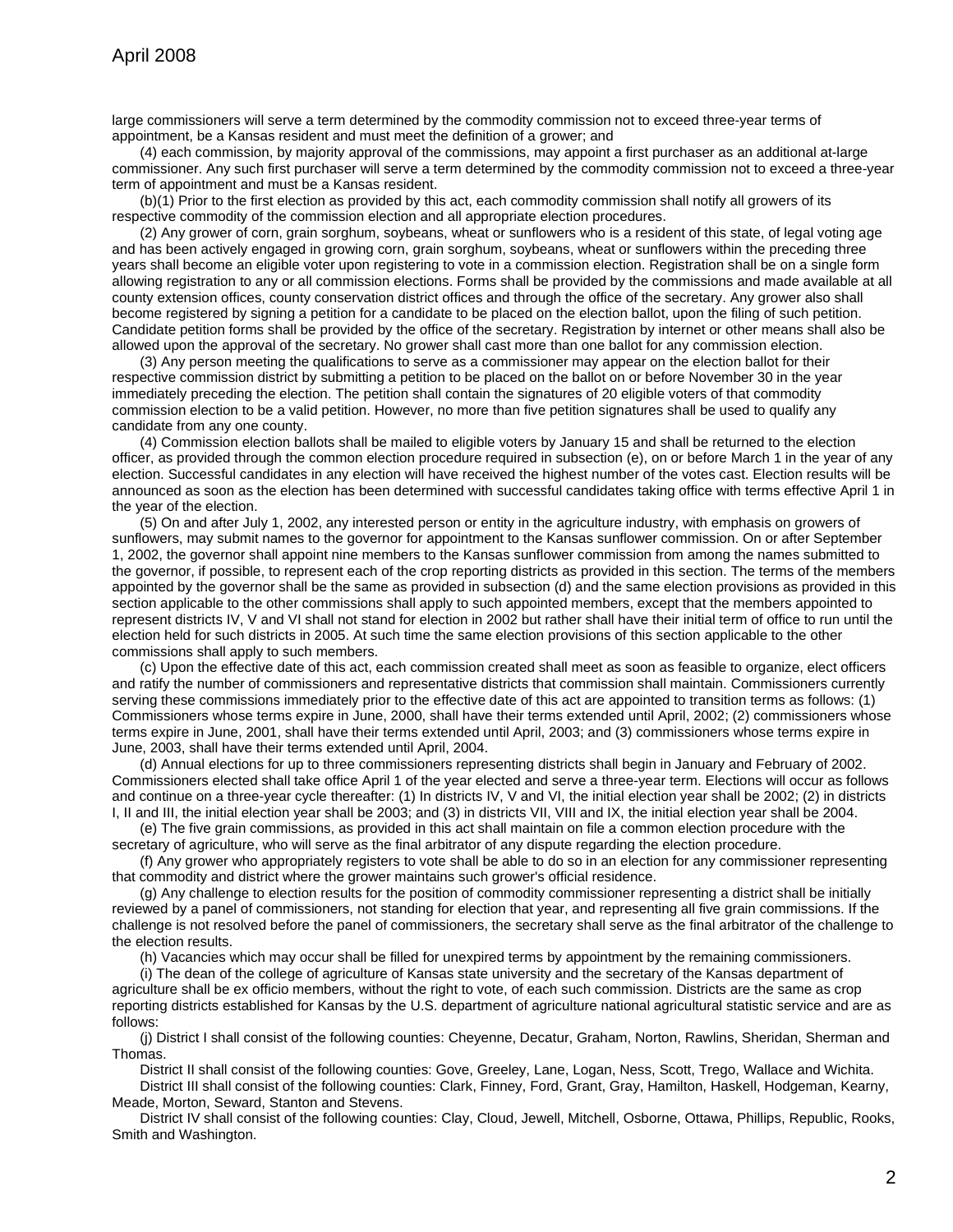District V shall consist of the following counties: Barton, Dickinson, Ellis, Ellsworth, Lincoln, McPherson, Marion, Rice, Rush, Russell and Saline.

District VI shall consist of the following counties: Barber, Comanche, Edwards, Harper, Harvey, Kingman, Kiowa, Pawnee, Pratt, Reno, Sedgwick, Stafford and Sumner.

District VII shall consist of the following counties: Atchison, Brown, Doniphan, Jackson, Jefferson, Leavenworth, Marshall, Nemaha, Pottawatomie, Riley and Wyandotte.

District VIII shall consist of the following counties: Anderson, Chase, Coffey, Douglas, Franklin, Geary, Johnson, Linn, Lyon, Miami, Morris, Osage, Shawnee and Wabaunsee.

District IX shall consist of the following counties: Allen, Bourbon, Butler, Chautauqua, Cherokee, Cowley, Crawford, Elk, Greenwood, Labette, Montgomery, Neosho, Wilson and Woodson.

(k) Meetings and any records of any commission created by this act shall be open to the public to the same extent as is required by law of public boards and commissions pursuant to the open records act and the open meetings act. Records shall include contracts entered into by any commission.

**History:** L. 1977, ch. 4, § 2; L. 1988, ch. 10, § 1; L. 1996, ch. 209, § 14; L. 2000, ch. 116, § 2; L. 2002, ch. 93, § 2; L. 2004, ch. 101, § 191; L. 2008, ch. 94, § 1; Apr. 24.

**2-3002a. Same; transfer of powers, duties and functions to such commissions; successor to department of agriculture; transfer of property to wheat commission.** (a) Except for funds necessary to pay payroll expenses incurred through June 30, 2000, and payable in July, 2000, on and after July 1, 2000, the balance of all funds and all liabilities associated with the grain commodities pursuant to K.S.A. [2-2601](http://www.ksrevisor.org/statutes/chapters/ch02/002_026_0001.html) et seq. as in effect prior to July 1, 2000, and K.S.A. [2-3001](http://www.ksrevisor.org/statutes/chapters/ch02/002_030_0001.html) et seq., and amendments thereto, shall be paid and liabilities be transferred to each respective commission created by this act. Any remaining funds of the money retained for payroll expenses shall be paid to the respective commission created by this act.

(b) Except as otherwise provided by this act, all of the powers, duties and functions of the Kansas department of agriculture with regard to the corn, grain sorghum and soybean commission and the Kansas wheat commission are hereby transferred to and conferred and imposed upon the respective corn, grain sorghum, soybean and wheat commissions established by the act.

(c) Except as otherwise provided by this act, the corn, grain sorghum, soybean and wheat commissions established by this act shall be the successor in every way to the powers, duties and functions of the Kansas department of agriculture with regard to the corn, grain sorghum and soybean commissions and the Kansas wheat commission in which the same were vested prior to July 1, 2000. Every act performed in the exercise of such powers, duties and functions by or under the authority of the Kansas department of agriculture with regard to the corn, grain sorghum and soybean commissions and the Kansas wheat commission established by this act shall be deemed to have the same force and effect as if performed by the respective corn, grain sorghum, soybean and wheat commission, respectively in which such powers, duties and functions were vested prior to July 1, 2000.

(d) Except as otherwise provided by this act, whenever the Kansas department of agriculture with regard to the corn, grain sorghum and soybean commissions and the Kansas wheat commission, or words of like effect, is referred to or designated by a statute, contract or other document, such reference or designation shall be deemed to apply to the respective corn, grain sorghum, soybean and wheat commission established by this act.

(e) On the effective date of this act, all property of the Kansas wheat commission prior to July 1, 2000, shall become the property of the wheat commission established by this act.

**History:** L. 2000, ch. 116, § 10; L. 2004, ch. 101, § 159; July 1.

**2-3003. Qualifications of members of commodity commissions**. Members of each commission created pursuant to K.S.A. [2-3002,](http://www.ksrevisor.org/statutes/chapters/ch02/002_030_0002.html) and amendments thereto, shall be residents of this state who have been actively engaged in growing corn, grain sorghum, soybeans, wheat or sunflowers, as applicable, in this state for at least five years immediately preceding such member's election. The member of each commission who has been appointed pursuant to K.S.A. [2-3002,](http://www.ksrevisor.org/statutes/chapters/ch02/002_030_0002.html) and amendments thereto, shall be a resident of this state who has been a first purchaser in this state for at least five years preceding such member's appointment.

**History:** L. 1977, ch. 4, § 3; L. 2000, ch. 116, § 3; L. 2002, ch. 93, § 3; L. 2008, ch. 94, § 2; Apr. 24.

**2-3004. Same; organization and meetings**. Each commission created pursuant to K.S.A. 2-3002 shall meet as soon as practicable for the purpose of organizing. Each commission shall elect a chairperson from its appointed membership. Each commission may meet at any time deemed necessary and on call of the chairperson, but shall meet at least annually for public discussion of policy with respect to its respective grain commodity.

**History:** L. 1977, ch. 4, § 4; July 1.

**2-3005. Grain commodity commissions; powers and duties; limitations.** (a) In the administration of this act, each commission as provided in this act shall have the following duties, authorities and powers:

(1) To conduct a campaign of grain commodity promotion and market development through research, education and information;

(2) to accept grants and donations;

(3) to sue and be sued;

(4) to contract with the secretary for the collection of assessments pursuant to the provisions of this act and to enter into any other such contracts as may be necessary or advisable for the purpose of this act;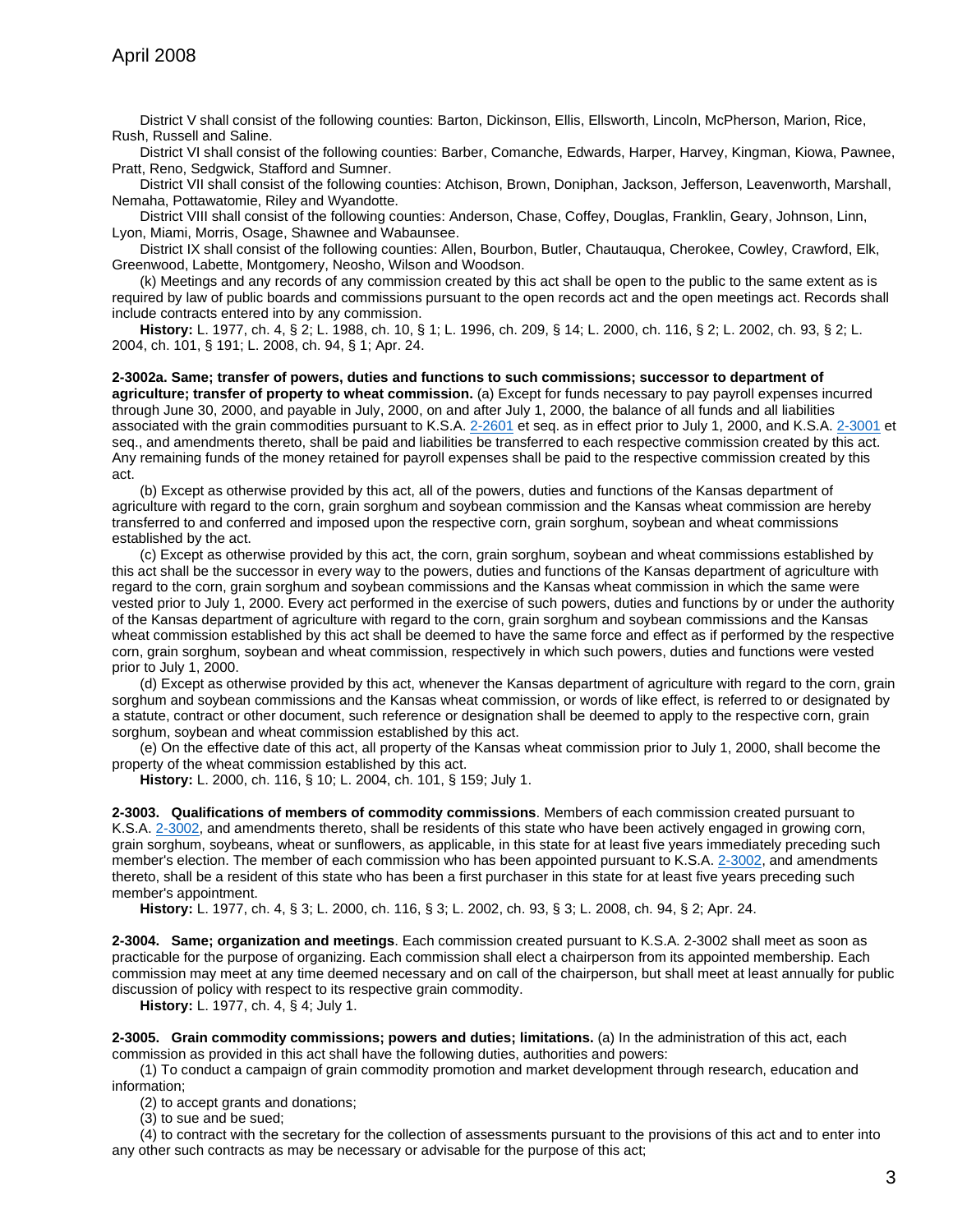(5) to appoint an administrator who is knowledgeable about the grain commodity and fix the compensation. With the approval of the commission, the administrator may appoint such other personnel as needed. The administrator and any other personnel appointed as provided in this subsection shall not be employees of the state of Kansas;

(6) to cooperate or contract with any local, state or national organization or agency, whether voluntary or created by the law of any state, or by national law, engaged in work or activities similar to the work and activities of the commission, and to enter into contracts and agreements with such organizations or agencies for carrying on a joint campaign of research, education and promotion;

(7) to bring any suit or action for the collection of assessments provided under this act;

(8) to establish an office of administrator at any place in this state the commission may select;

(9) to adopt, rescind, modify and amend all necessary and proper orders, resolutions and rules and regulations for the procedure and exercise of its powers and the performance of its duties;

(10) to approve an annual budget and establish a reserve. Each project budgeted and approved by the commission shall include a stated objective and anticipated results; and

(11) to report annually to their respective commodity growers, the secretary and house and senate agriculture committees of the Kansas legislature. Such annual report shall include details of commission projects, programs and supported research including expenditures and the results of an annual audit performed by a person or entity that is a certified public accountant. Any commission year end reserve balance exceeding 125% of the previous five-year rolling average for annual expenditures for such commission also shall be reported.

(b) Each commission as provided in this act shall not engage in lobbying as defined in K.S.A. [46-255,](http://www.ksrevisor.org/statutes/chapters/ch46/046_002_0055.html) and amendments thereto. Nothing in this subsection shall be construed to prohibit any commission from engaging in any action designed to market the respective commodity or products directly to a foreign government or political subdivision thereof.

**History:** L. 1977, ch. 4, § 5; L. 1991, ch. 6, § 2; L. 1996, ch. 209, § 15; L. 2000, ch. 116, § 4; L. 2008, ch. 94, § 3; Apr. 24.

**2-3006. Powers and duties of secretary of agriculture**. The secretary shall have the following duties, authorities and powers to:

(1) Hire such clerical and other personnel deemed necessary to carry out the provisions of this act;

(2) establish recordkeeping requirements deemed necessary by the commodity commission affected;

(3) inspect and audit any records required to be kept pursuant to this act; and

(4) contract with the corn, grain sorghum, soybean, wheat and sunflower commissions for the collection of assessment as provided by this act and enter into any other contracts necessary to carry out the provisions of this act.

**History:** L. 1977, ch. 4, § 6; L. 1991, ch. 6, § 3; L. 1996, ch. 209, § 16; L. 2000, ch. 116, § 5; L. 2002, ch. 93, § 4; July 1.

**2-3007. Assessments; refunds and records; liens, priority; limitations on assessment collection.** (a) There is hereby levied an assessment upon grain sorghum marketed through commercial channels in the state of Kansas. The grain sorghum commission shall set the assessment at a rate of not more than 10 mills per bushel. There is hereby levied an assessment upon corn marketed through commercial channels in the state of Kansas. The corn commission shall set the assessment at a rate of not more than 10 mills per bushel. There is hereby levied an assessment upon soybeans marketed through commercial channels in the state of Kansas. The soybean commission shall set the assessment at a rate of not more than one-half of 1% of the net market price received by the grower. There is hereby levied an assessment upon wheat marketed through commercial channels in the state of Kansas. The wheat commission shall set the assessment at a rate of not more than 20 mills per bushel. There is hereby levied an assessment upon sunflowers marketed through commercial channels in the state of Kansas. The sunflower commission shall set the assessment at a rate of not more than \$0.06 per cwt. Any commission shall not change the assessment rate, either to increase or reduce, more than once a year. Such assessment shall be levied and assessed to the grower at the time of sale, and shall be shown as a deduction by the first purchaser from the price paid in settlement to the grower. Under the provisions of this act, no corn, grain sorghum, soybeans, wheat or sunflowers shall be subject to the assessment more than once. The commission shall furnish to every first purchaser receipt forms which shall be issued by such first purchaser to the grower upon the payment of such assessment. The form shall indicate thereon the procedure by which the grower may obtain a refund of any such assessment, except a refund shall not be issued unless the amount of the refund is \$5 or more. Within one year after any and all sales during such period the grower may upon submission of a request therefor to the commission, obtain a refund in the amount of the assessments deducted by the first purchaser. Such request shall be accompanied by evidence of the payment of the assessments which need not be verified.

(b) The commission shall keep complete records of all refunds made under the provisions of this section. Records of refunds may be destroyed two years after the refund is made. All funds expended by the commission in the administration of this act and for the payment of all claims growing out of the performance of any duties or activities pursuant to this act shall be paid from the proceeds derived from such assessment. In the case of a lien holder who is a first purchaser as defined in this act, the assessment shall be deducted by the lien holder from the proceeds of the claim secured by such lien at the time the corn, grain sorghum, soybeans, wheat or sunflowers are pledged or mortgaged. The assessment shall constitute a preferred lien and shall have priority over all other liens and encumbrances upon such corn, grain sorghum, soybeans, wheat or sunflowers. The assessment shall be deducted and paid as provided in this section whether such corn, grain sorghum, soybeans, wheat or sunflowers are stored in this or any other state.

(c) Any corn, grain sorghum, soybean, wheat or sunflowers acquired by a grower as defined in K.S.A. [2-3001,](http://www.ksrevisor.org/statutes/chapters/ch02/002_030_0001.html) and amendments thereto, under the provisions of any federal program shall be subject to the provisions of this section.

(d) No assessments for any commodity shall be collected pursuant to subsection (a) while a national checkoff program for that commodity remains in effect. Collection of assessments pursuant to subsection (a) shall be reinstated upon the withdrawal of a national checkoff program for that commodity.